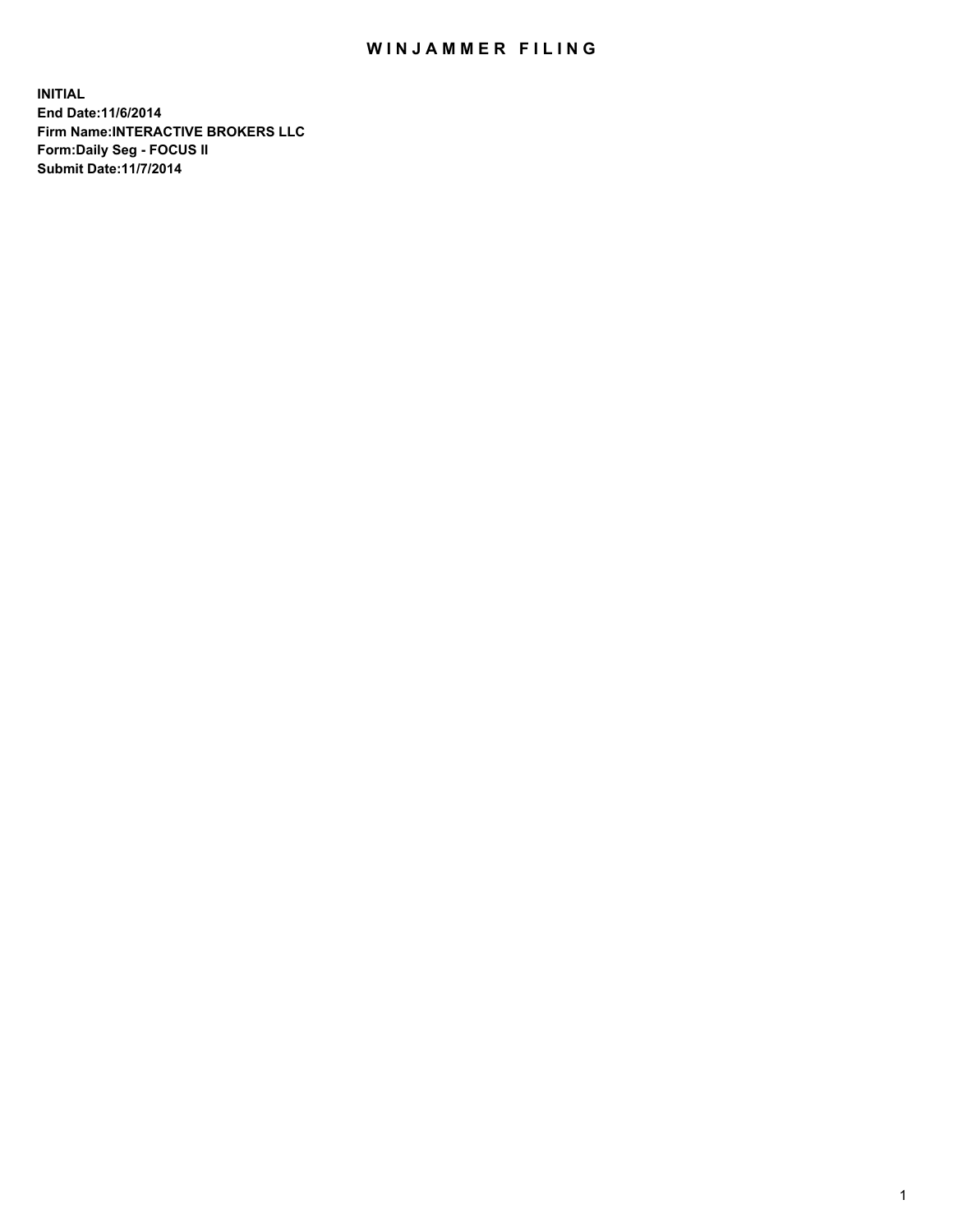## **INITIAL End Date:11/6/2014 Firm Name:INTERACTIVE BROKERS LLC Form:Daily Seg - FOCUS II Submit Date:11/7/2014 Daily Segregation - Cover Page**

| Name of Company                                                                   | <b>INTERACTIVE BROKERS LLC</b> |
|-----------------------------------------------------------------------------------|--------------------------------|
| <b>Contact Name</b>                                                               | <b>Michael Ellman</b>          |
| <b>Contact Phone Number</b>                                                       | 203-422-8926                   |
| <b>Contact Email Address</b>                                                      | mellman@interactivebrokers.co  |
|                                                                                   | $\underline{\mathbf{m}}$       |
| FCM's Customer Segregated Funds Residual Interest Target (choose one):            |                                |
| a. Minimum dollar amount: ; or                                                    | $\overline{\mathbf{0}}$        |
| b. Minimum percentage of customer segregated funds required:% ; or                | 0                              |
| c. Dollar amount range between: and; or                                           | 155,000,000 245,000,000        |
| d. Percentage range of customer segregated funds required between:% and%.         | 00                             |
| FCM's Customer Secured Amount Funds Residual Interest Target (choose one):        |                                |
| a. Minimum dollar amount: ; or                                                    | $\overline{\mathbf{0}}$        |
| b. Minimum percentage of customer secured funds required:% ; or                   | 0                              |
| c. Dollar amount range between: and; or                                           | 80,000,000 120,000,000         |
| d. Percentage range of customer secured funds required between:% and%.            | 00                             |
|                                                                                   |                                |
| FCM's Cleared Swaps Customer Collateral Residual Interest Target (choose one):    |                                |
| a. Minimum dollar amount: ; or                                                    | $\overline{\mathbf{0}}$        |
| b. Minimum percentage of cleared swaps customer collateral required:% ; or        | $\underline{\mathbf{0}}$       |
| c. Dollar amount range between: and; or                                           | 0 <sub>0</sub>                 |
| d. Percentage range of cleared swaps customer collateral required between:% and%. | 0 <sub>0</sub>                 |
|                                                                                   |                                |
| Current ANC:on                                                                    | 2,552,111,579 06-NOV-2014      |
| <b>Broker Dealer Minimum</b>                                                      | 375,106,229                    |
| Debit/Deficit - CustomersCurrent AmountGross Amount                               |                                |
| Domestic Debit/Deficit                                                            | 5,584,339                      |
| Foreign Debit/Deficit<br>Debit/Deficit - Non CustomersCurrent AmountGross Amount  | <u>4,103,810 0</u>             |
|                                                                                   |                                |
| Domestic Debit/Deficit                                                            | 0 <sub>0</sub>                 |
| Foreign Debit/Deficit<br>Proprietary Profit/Loss                                  | 0 <sub>0</sub>                 |
| Domestic Profit/Loss                                                              |                                |
| Foreign Profit/Loss                                                               | $\overline{\mathbf{0}}$        |
| Proprietary Open Trade Equity                                                     | $\underline{\mathbf{0}}$       |
| Domestic OTE                                                                      |                                |
| Foreign OTE                                                                       | <u>0</u>                       |
| <b>SPAN</b>                                                                       | <u>0</u>                       |
| <b>Customer SPAN Calculation</b>                                                  | 1,113,934,534                  |
| Non-Customer SPAN Calcualation                                                    | 31,957,767                     |
| Proprietary Capital Charges                                                       | <u>0</u>                       |
| Minimum Dollar Amount Requirement                                                 | 20,000,000 [7465]              |
| Other NFA Dollar Amount Requirement                                               | 21,456,337 [7475]              |
|                                                                                   |                                |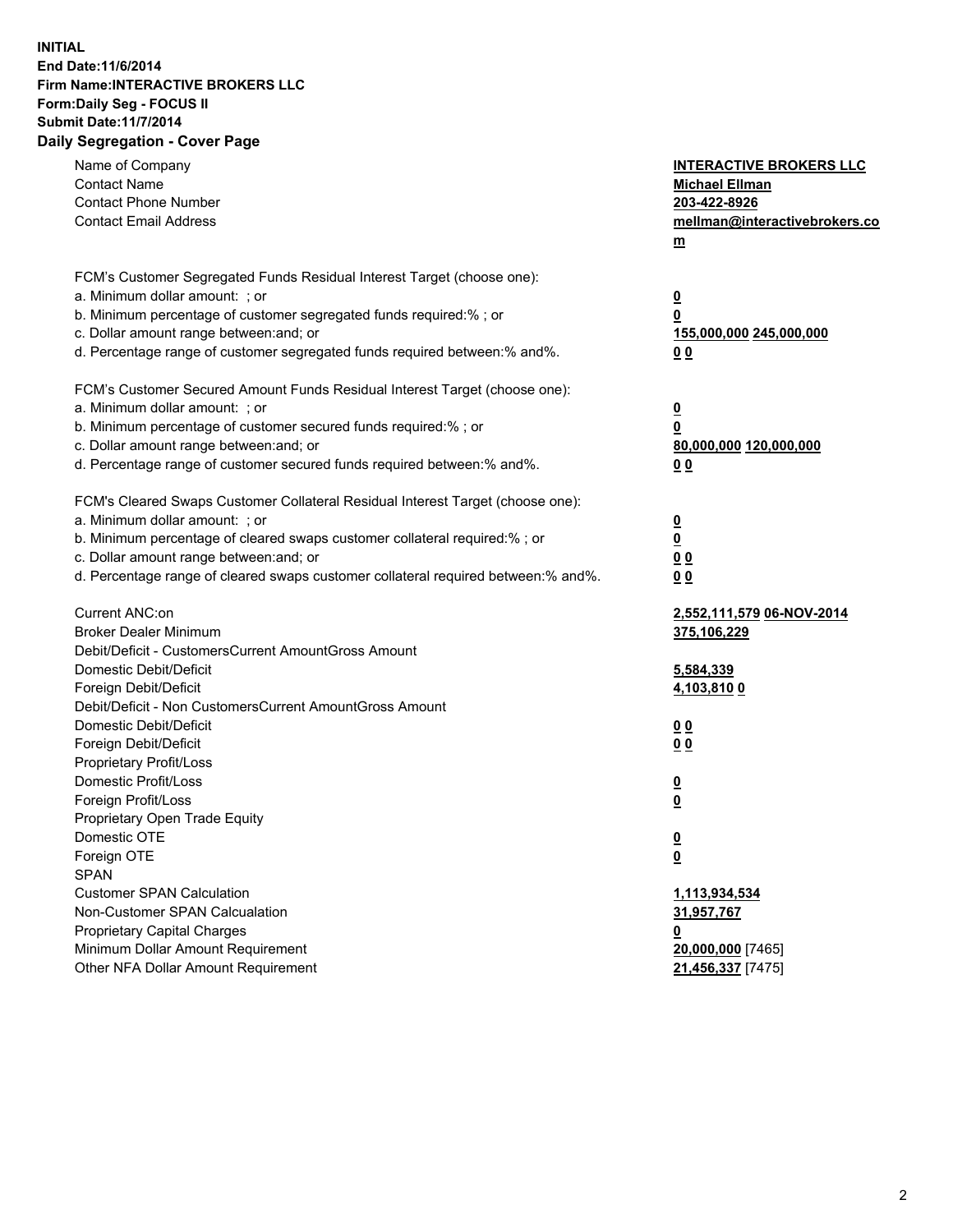## **INITIAL End Date:11/6/2014 Firm Name:INTERACTIVE BROKERS LLC Form:Daily Seg - FOCUS II Submit Date:11/7/2014 Daily Segregation - Secured Amounts**

|     | Dany Ocgregation - Oceanea Annoanta                                                                        |                                   |
|-----|------------------------------------------------------------------------------------------------------------|-----------------------------------|
|     | Foreign Futures and Foreign Options Secured Amounts                                                        |                                   |
|     | Amount required to be set aside pursuant to law, rule or regulation of a foreign                           | $0$ [7305]                        |
|     | government or a rule of a self-regulatory organization authorized thereunder                               |                                   |
| 1.  | Net ledger balance - Foreign Futures and Foreign Option Trading - All Customers                            |                                   |
|     | A. Cash                                                                                                    | 287,128,037 [7315]                |
|     | B. Securities (at market)                                                                                  | $0$ [7317]                        |
| 2.  | Net unrealized profit (loss) in open futures contracts traded on a foreign board of trade                  | 830,570 [7325]                    |
| 3.  | Exchange traded options                                                                                    |                                   |
|     | a. Market value of open option contracts purchased on a foreign board of trade                             | 281,715 [7335]                    |
|     | b. Market value of open contracts granted (sold) on a foreign board of trade                               | -538,067 [7337]                   |
| 4.  | Net equity (deficit) (add lines 1.2. and 3.)                                                               | 287,702,255 [7345]                |
| 5.  | Account liquidating to a deficit and account with a debit balances - gross amount                          | 4,103,810 [7351]                  |
|     | Less: amount offset by customer owned securities                                                           | 0 [7352] 4,103,810 [7354]         |
| 6.  | Amount required to be set aside as the secured amount - Net Liquidating Equity                             | 291,806,065 [7355]                |
|     | Method (add lines 4 and 5)                                                                                 |                                   |
| 7.  | Greater of amount required to be set aside pursuant to foreign jurisdiction (above) or line                | 291,806,065 [7360]                |
|     | 6.                                                                                                         |                                   |
|     | FUNDS DEPOSITED IN SEPARATE REGULATION 30.7 ACCOUNTS                                                       |                                   |
| 1.  | Cash in banks                                                                                              |                                   |
|     | A. Banks located in the United States                                                                      | 335,766,306 [7500]                |
|     | B. Other banks qualified under Regulation 30.7                                                             | 0 [7520] 335,766,306 [7530]       |
| 2.  | Securities                                                                                                 |                                   |
|     | A. In safekeeping with banks located in the United States                                                  | $0$ [7540]                        |
|     | B. In safekeeping with other banks qualified under Regulation 30.7                                         | 0 [7560] 0 [7570]                 |
| 3.  | Equities with registered futures commission merchants                                                      |                                   |
|     | A. Cash                                                                                                    | $0$ [7580]                        |
|     | <b>B.</b> Securities                                                                                       | $0$ [7590]                        |
|     | C. Unrealized gain (loss) on open futures contracts                                                        | $0$ [7600]                        |
|     | D. Value of long option contracts                                                                          | $0$ [7610]                        |
|     | E. Value of short option contracts                                                                         | 0 [7615] 0 [7620]                 |
| 4.  | Amounts held by clearing organizations of foreign boards of trade                                          |                                   |
|     | A. Cash                                                                                                    | $0$ [7640]                        |
|     | <b>B.</b> Securities                                                                                       | $0$ [7650]                        |
|     | C. Amount due to (from) clearing organization - daily variation                                            | $0$ [7660]                        |
|     | D. Value of long option contracts                                                                          | $0$ [7670]                        |
|     | E. Value of short option contracts                                                                         | 0 [7675] 0 [7680]                 |
| 5.  | Amounts held by members of foreign boards of trade                                                         |                                   |
|     | A. Cash                                                                                                    | 57,155,425 [7700]                 |
|     | <b>B.</b> Securities                                                                                       | $0$ [7710]                        |
|     | C. Unrealized gain (loss) on open futures contracts                                                        | 2,466,587 [7720]                  |
|     | D. Value of long option contracts                                                                          | 281,722 [7730]                    |
|     | E. Value of short option contracts                                                                         | -538,080 [7735] 59,365,654 [7740] |
| 6.  | Amounts with other depositories designated by a foreign board of trade                                     | 0 [7760]                          |
| 7.  | Segregated funds on hand                                                                                   | $0$ [7765]                        |
| 8.  | Total funds in separate section 30.7 accounts                                                              | 395,131,960 [7770]                |
| 9.  | Excess (deficiency) Set Aside for Secured Amount (subtract line 7 Secured Statement<br>Page 1 from Line 8) | 103,325,895 [7380]                |
| 10. | Management Target Amount for Excess funds in separate section 30.7 accounts                                | 80,000,000 [7780]                 |
| 11. | Excess (deficiency) funds in separate 30.7 accounts over (under) Management Target                         | 23,325,895 [7785]                 |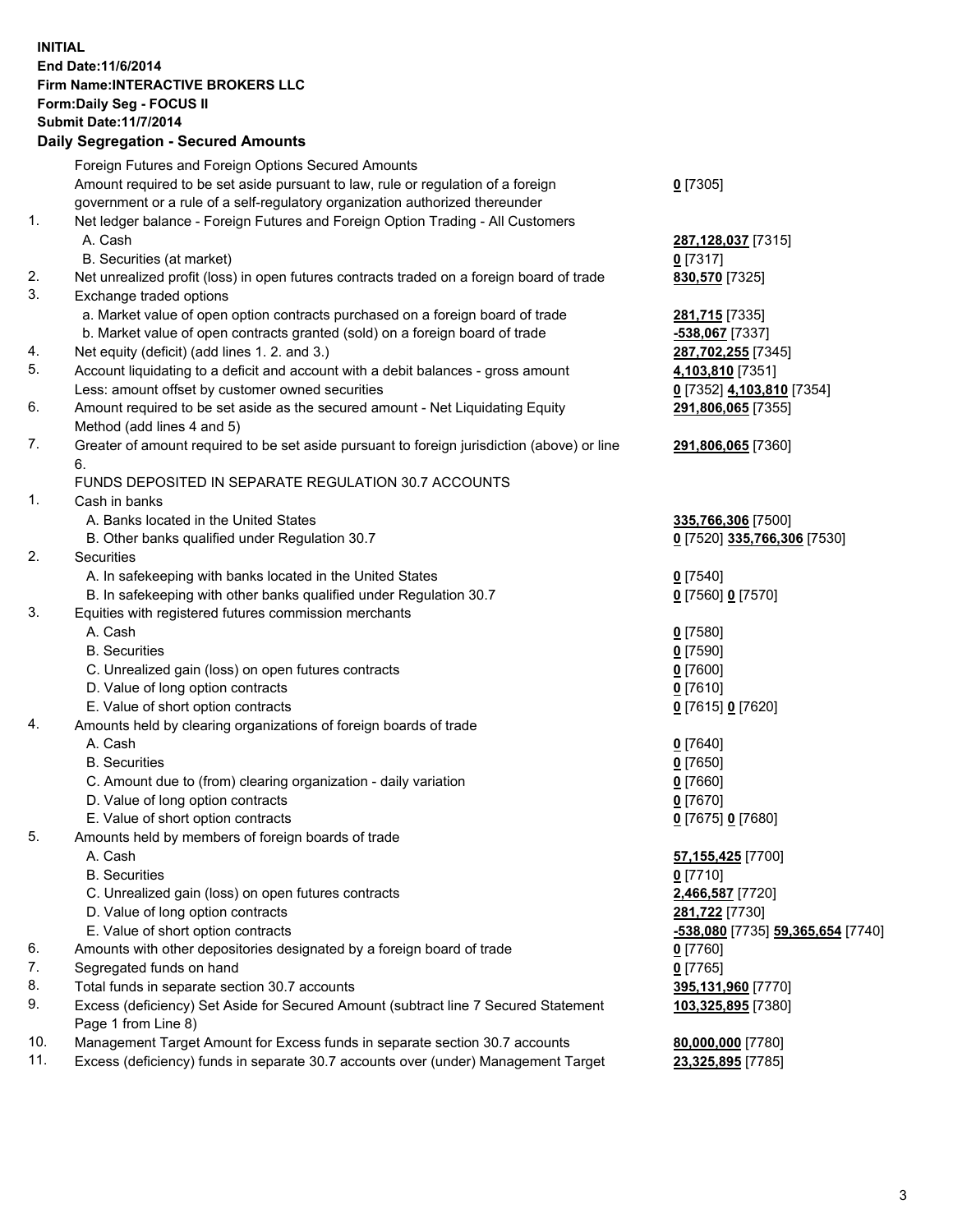**INITIAL End Date:11/6/2014 Firm Name:INTERACTIVE BROKERS LLC Form:Daily Seg - FOCUS II Submit Date:11/7/2014 Daily Segregation - Segregation Statement** SEGREGATION REQUIREMENTS(Section 4d(2) of the CEAct) 1. Net ledger balance A. Cash **2,381,008,598** [7010] B. Securities (at market) **0** [7020] 2. Net unrealized profit (loss) in open futures contracts traded on a contract market **-18,340,079** [7030] 3. Exchange traded options A. Add market value of open option contracts purchased on a contract market **137,881,540** [7032] B. Deduct market value of open option contracts granted (sold) on a contract market **-206,820,443** [7033] 4. Net equity (deficit) (add lines 1, 2 and 3) **2,293,729,616** [7040] 5. Accounts liquidating to a deficit and accounts with debit balances - gross amount **5,584,339** [7045] Less: amount offset by customer securities **0** [7047] **5,584,339** [7050] 6. Amount required to be segregated (add lines 4 and 5) **2,299,313,955** [7060] FUNDS IN SEGREGATED ACCOUNTS 7. Deposited in segregated funds bank accounts A. Cash **399,440,115** [7070] B. Securities representing investments of customers' funds (at market) **1,215,896,258** [7080] C. Securities held for particular customers or option customers in lieu of cash (at market) **0** [7090] 8. Margins on deposit with derivatives clearing organizations of contract markets A. Cash **11,097,548** [7100] B. Securities representing investments of customers' funds (at market) **79,531,773** [7110] C. Securities held for particular customers or option customers in lieu of cash (at market) **0** [7120] 9. Net settlement from (to) derivatives clearing organizations of contract markets **2,089,101** [7130] 10. Exchange traded options A. Value of open long option contracts **819,666** [7132] B. Value of open short option contracts **-5,865,012** [7133] 11. Net equities with other FCMs A. Net liquidating equity **-46,200,972** [7140] B. Securities representing investments of customers' funds (at market) **844,962,181** [7160] C. Securities held for particular customers or option customers in lieu of cash (at market) **0** [7170] 12. Segregated funds on hand **0** [7150] 13. Total amount in segregation (add lines 7 through 12) **2,501,770,658** [7180] 14. Excess (deficiency) funds in segregation (subtract line 6 from line 13) **202,456,703** [7190] 15. Management Target Amount for Excess funds in segregation **155,000,000** [7194]

16. Excess (deficiency) funds in segregation over (under) Management Target Amount Excess

**47,456,703** [7198]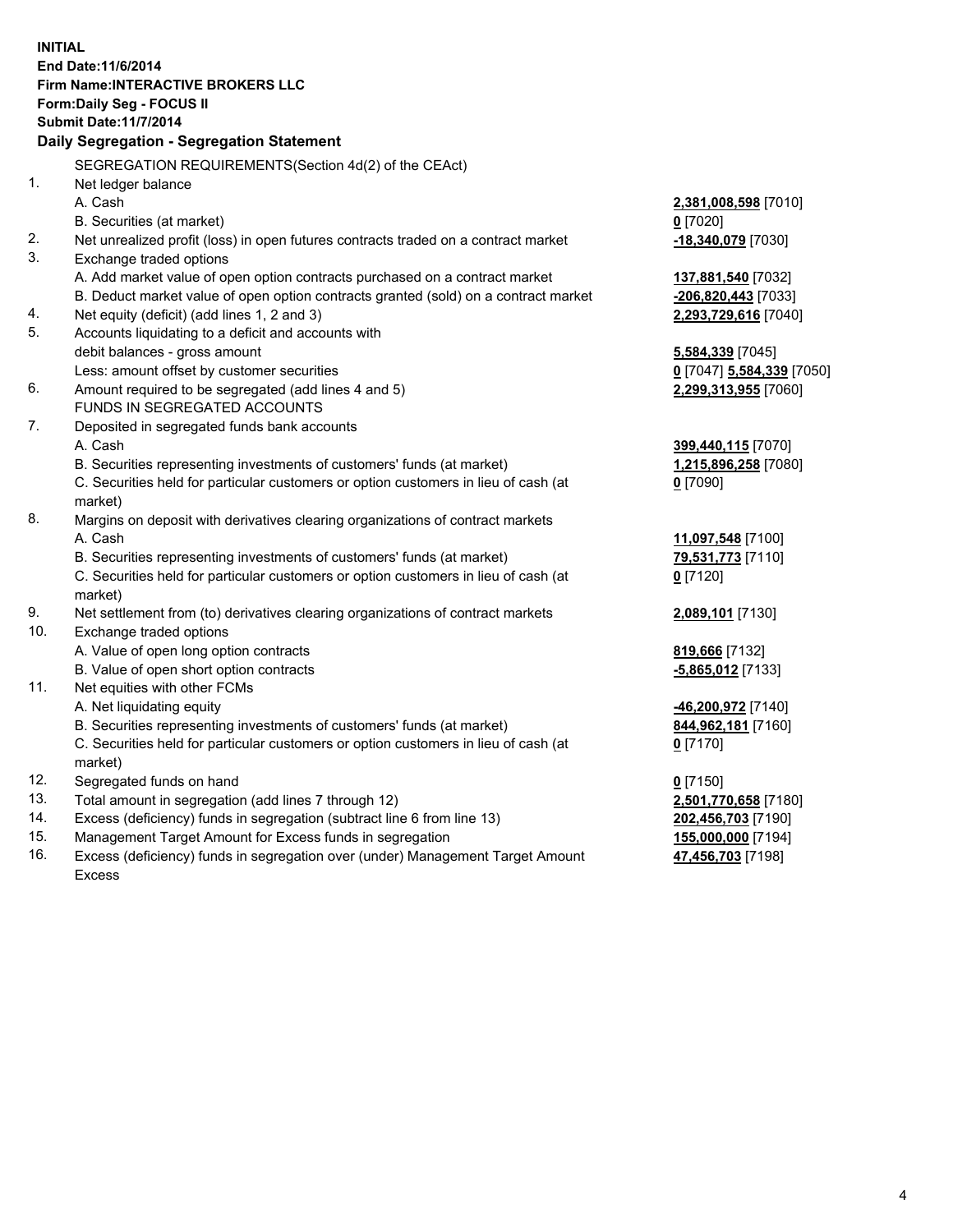## **INITIAL End Date:11/6/2014 Firm Name:INTERACTIVE BROKERS LLC Form:Daily Seg - FOCUS II Submit Date:11/7/2014 Daily Segregation - Supplemental**

| $\blacksquare$           | Total gross margin deficiencies - Segregated Funds Origin                              | 97,393 [9100] |
|--------------------------|----------------------------------------------------------------------------------------|---------------|
|                          |                                                                                        |               |
| $\blacksquare$           | Total gross margin deficiencies - Secured Funds Origin                                 | 2,891 [9101]  |
| $\blacksquare$           | Total gross margin deficiencies - Cleared Swaps Customer Collateral Funds Origin       | $0$ [9102]    |
| $\blacksquare$           | Total gross margin deficiencies - Noncustomer and Proprietary Accounts Origin          | $0$ [9103]    |
| $\blacksquare$           | Total number of accounts contributing to total gross margin deficiencies - Segregated  | 8 [9104]      |
|                          | Funds Origin                                                                           |               |
| $\overline{\phantom{a}}$ | Total number of accounts contributing to total gross margin deficiencies - Secured     | 1 [9105]      |
|                          | Funds Origin                                                                           |               |
| -                        | Total number of accounts contributing to the total gross margin deficiencies - Cleared | $0$ [9106]    |
|                          | Swaps Customer Collateral Funds Origin                                                 |               |
| ۰                        | Total number of accounts contributing to the total gross margin deficiencies -         | $0$ [9107]    |
|                          | Noncustomer and Proprietary Accounts Origin                                            |               |
| $\overline{\phantom{a}}$ | Upload a copy of the firm's daily margin report the FCM uses to issue margin calls     |               |
|                          | which corresponds with the reporting date.                                             |               |
|                          |                                                                                        |               |

11.06.2014 Commodity Margin Deficiency Report.xls